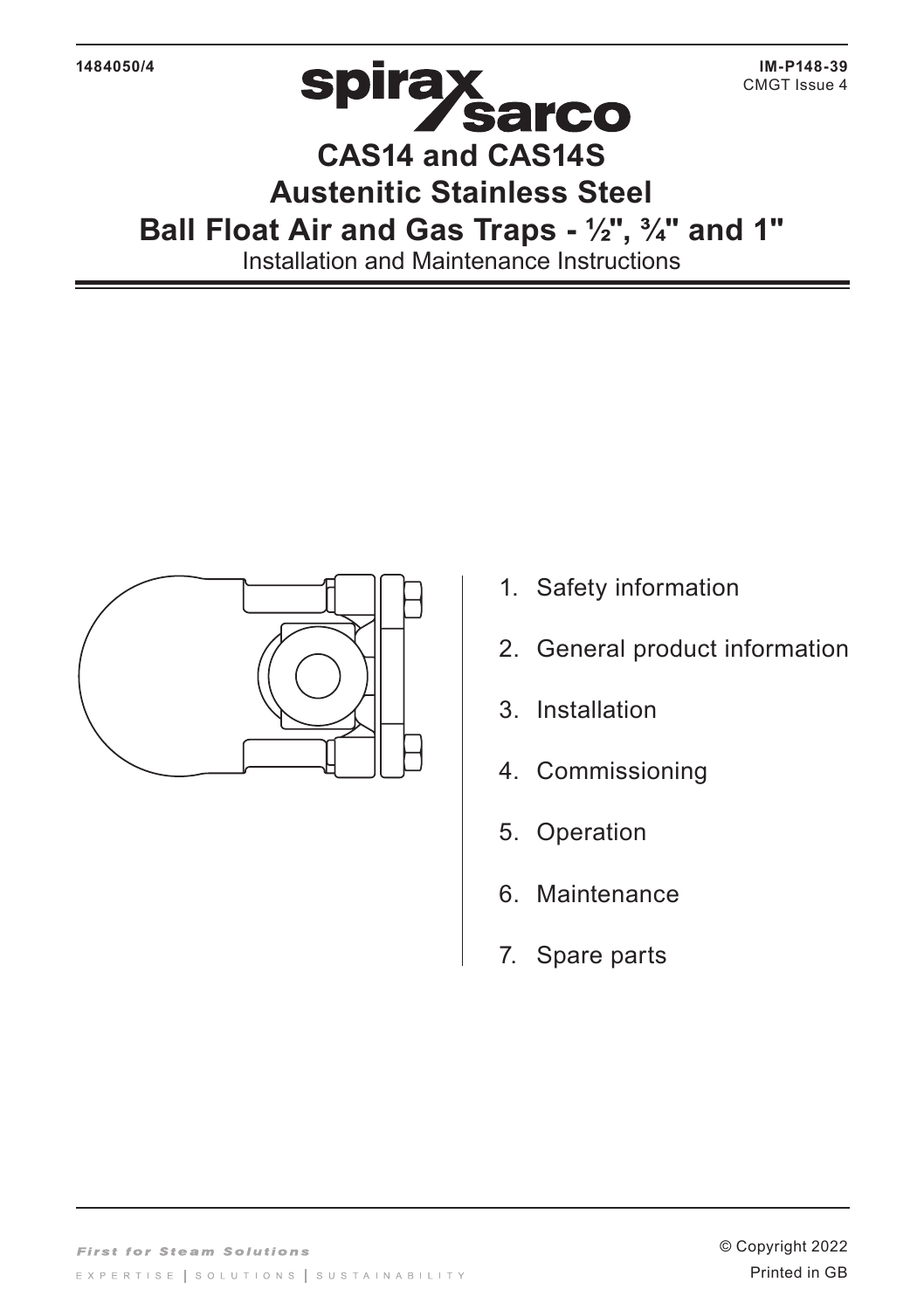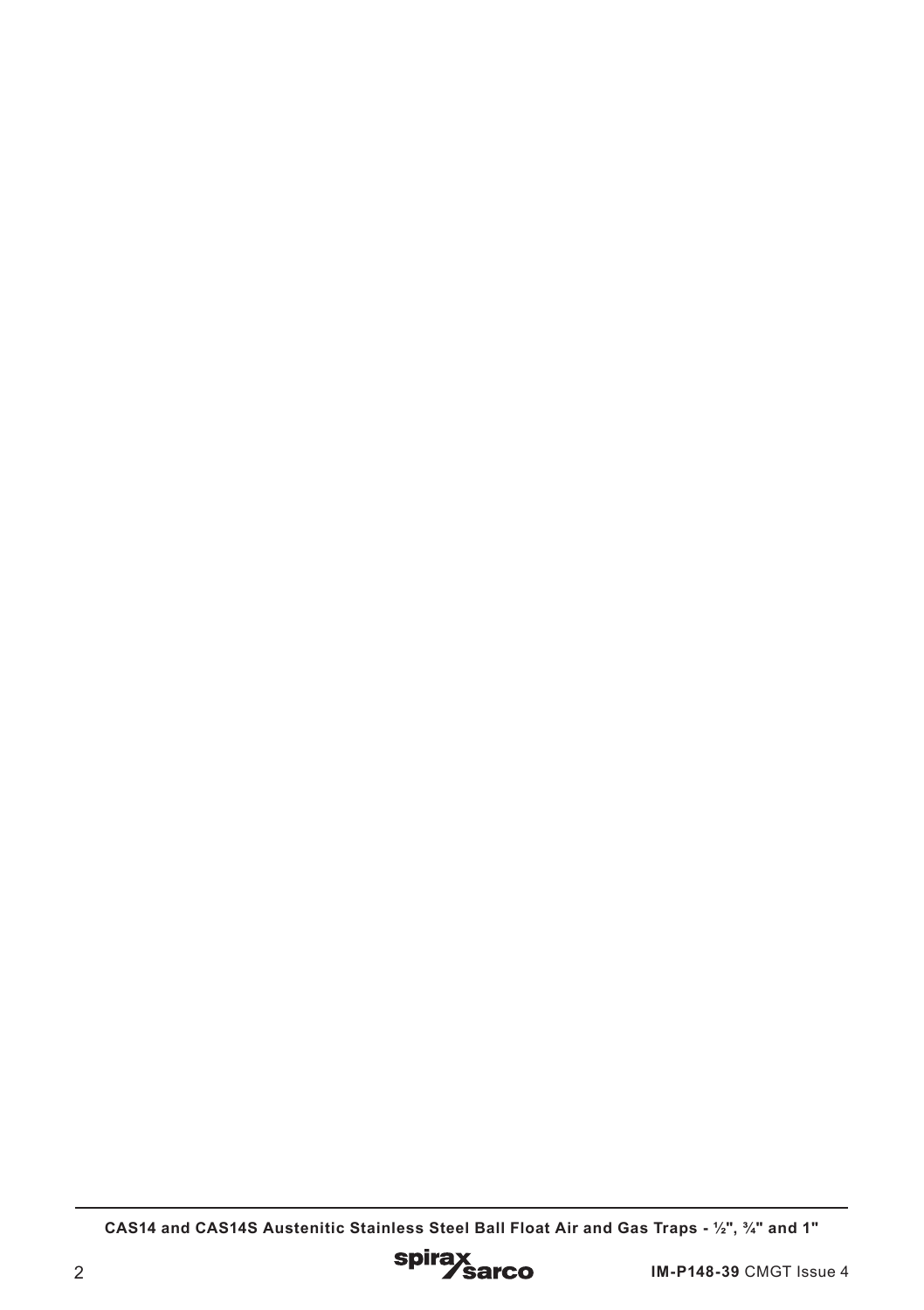## **1. Safety information**

**Safe operation of these products can only be guaranteed if they are properly installed, commissioned, used and maintained by qualified personnel (see Section 11 on this document) in compliance with the operating instructions. General installation and safety instructions for pipeline and plant construction, as well as the proper use of tools and safety equipment must also be complied with.**

### **1.1 Intended use**

**Referring to the Installation and Maintenance Instructions, name-plate and Technical Information Sheet, check that the product is suitable for the intended use/application. This product complies with the requirements of the EU Pressure Equipment Directive/UK Pressure Equipment (Safety) Regulations and falls within Category 'SEP'. It should be noted that products within this category** 

are required by the Directive not to carry the  $\epsilon$  mark.

| Product              |             | Group 2<br>Gases | Group 2<br>Liquids |  |
|----------------------|-------------|------------------|--------------------|--|
| <b>CA10S</b>         |             | <b>SEP</b>       | <b>SEP</b>         |  |
|                      | DN15 - 20   | <b>SEP</b>       | <b>SEP</b>         |  |
| <b>CA14/CA14S</b>    | DN25 - 50   | <b>SEP</b>       | <b>SEP</b>         |  |
| <b>CA16/CA16S</b>    | DN15 - 20   | <b>SEP</b>       | <b>SEP</b>         |  |
|                      | <b>DN25</b> | <b>SEP</b>       | <b>SEP</b>         |  |
| <b>CA44/CA44S</b>    | DN15 - 20   | <b>SEP</b>       | <b>SEP</b>         |  |
|                      | DN25 - 50   | 1                | <b>SEP</b>         |  |
| <b>CA46/CA46S</b>    | DN15 - 20   | <b>SEP</b>       | <b>SEP</b>         |  |
|                      | DN25 - 50   | 1                | <b>SEP</b>         |  |
| CAS14/CAS14S DN15-25 |             | <b>SEP</b>       | <b>SEP</b>         |  |

#### **CA range**

#### **BRair, BRoil and Airodyn**

| Product      | Group 2<br>Gases | Group 2<br>Liquids |
|--------------|------------------|--------------------|
| <b>BRair</b> | <b>SEP</b>       | <b>SEP</b>         |
| <b>BRoil</b> | <b>SEP</b>       | <b>SEP</b>         |
| Airodyn      | <b>SEP</b>       | <b>SEP</b>         |

**CAS14 and CAS14S Austenitic Stainless Steel Ball Float Air and Gas Traps - ½", ¾" and 1"**

**IM-P148-39 CMGT Issue 4 Spirax Spirace** 3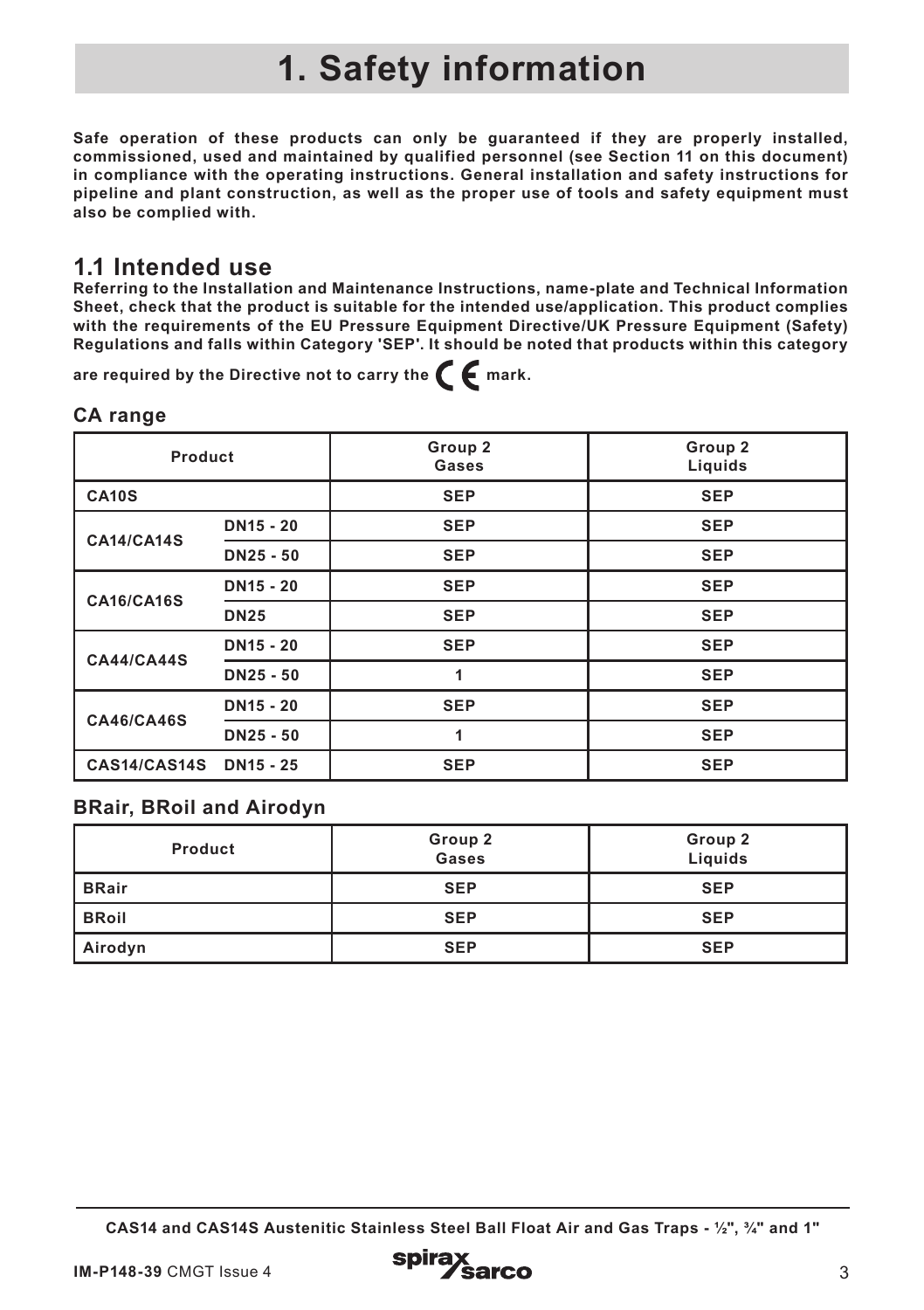- **i) The product has been specifically designed for use on compressed air which is in Group 2 of the above mentioned Pressure Equipment Directive.**
- **ii) BRair, Broil and Airodyn products have been designed for Group 2 only.**
- **iii) Check material suitability, pressure and temperature and their maximum and minimum values. If the maximum operating limits of the product are lower than those of the system in which it is being fitted, or if malfunction of the product could result in a dangerous overpressure or overtemperature occurrence, ensure a safety device is included in the system to prevent such over-limit situations.**
- **iv) Determine the correct installation situation and direction of fluid flow.**
- **v) Spirax Sarco products are not intended to withstand external stresses that may be induced by any system to which they are fitted. It is the responsibility of the installer to consider these stresses and take adequate precautions to minimise them.**
- **vi) Remove protection covers from all connections before installation.**

## **1.2 Access**

**Ensure safe access and if necessary a safe working platform (suitably guarded) before attempting to work on the product. Arrange suitable lifting gear if required.**

## **1.3 Lighting**

**Ensure adequate lighting, particularly where detailed or intricate work is required.**

### **1.4 Hazardous liquids or gases in the pipeline**

**Consider what is in the pipeline or what may have been in the pipeline at some previous time. Consider: flammable materials, substances hazardous to health, extremes of temperature.**

### **1.5 Hazardous environment around the product**

**Consider: explosion risk areas, lack of oxygen (e.g. tanks, pits), dangerous gases, extremes of temperature, hot surfaces, fire hazard (e.g. during welding), excessive noise, moving machinery.**

### **1.6 The system**

**Consider the effect on the complete system of the work proposed. Will any proposed action (e.g. closing isolation valves, electrical isolation) put any other part of the system or any personnel at risk?**

**Dangers might include isolation of vents or protective devices or the rendering ineffective of controls or alarms. Ensure isolation valves are turned on and off in a gradual way to avoid system shocks.**

### **1.7 Pressure systems**

**Ensure that any pressure is isolated and safely vented to atmospheric pressure.**

**Consider double isolation (double block and bleed) and the locking or labelling of closed valves. Do not assume that the system has depressurised even when the pressure gauge indicates zero.**

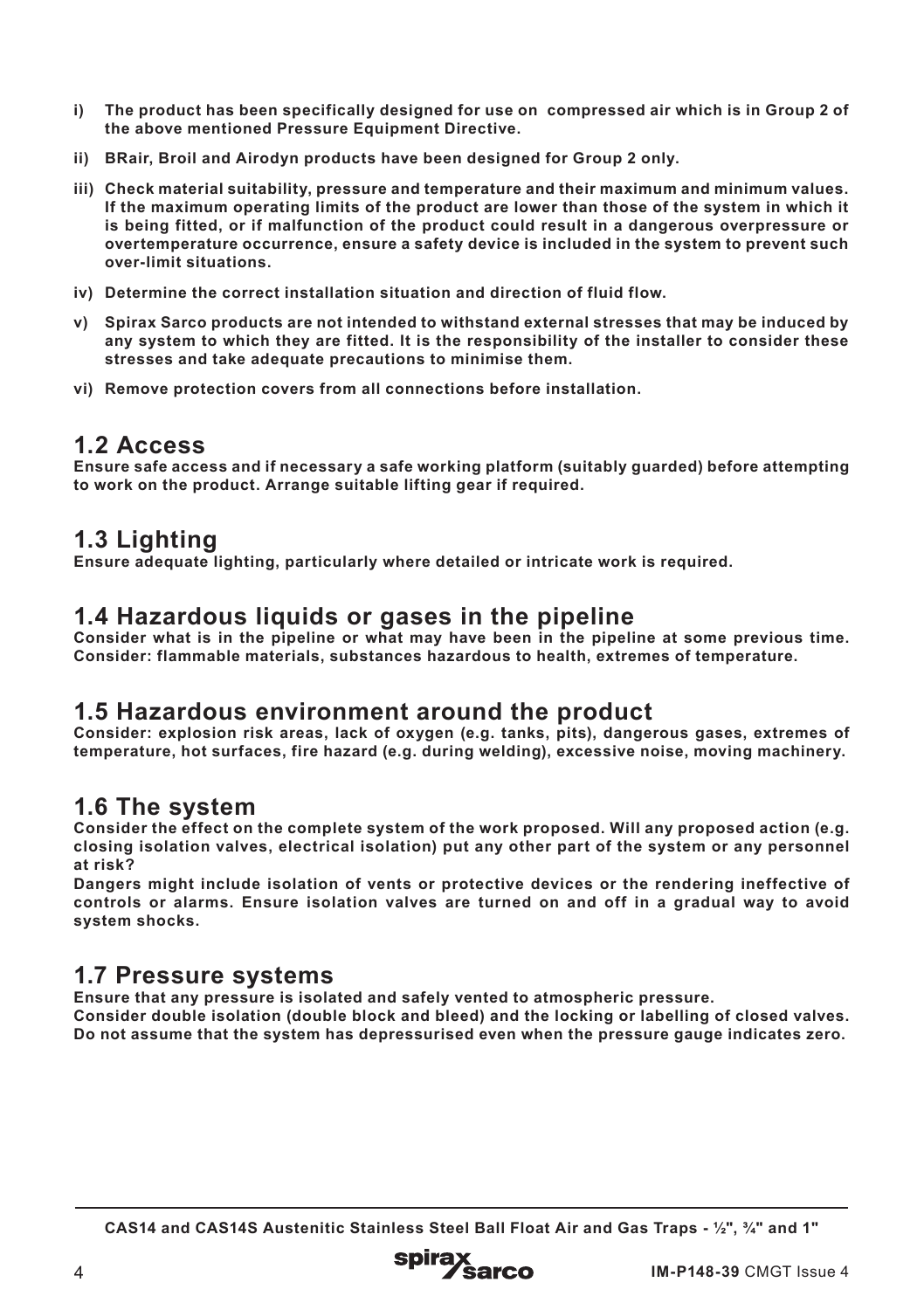### **1.8 Temperature**

**Allow time for temperature to normalise after isolation to avoid danger of burns.**

**If parts made from Viton have been subjected to a temperature approaching 315 °C (599 °F) or higher, they may have decomposed and formed hydrofluoric acid. Avoid skin contact and inhalation of any fumes as the acid will cause deep skin burns and damage the respiratory system.**

## **1.9 Tools and consumables**

**Before starting work ensure that you have suitable tools and/or consumables available. Use only genuine Spirax Sarco replacement parts.**

## **1.10 Protective clothing**

**Consider whether you and/or others in the vicinity require any protective clothing to protect against the hazards of, for example, chemicals, high/low temperature, radiation, noise, falling objects, and dangers to eyes and face.**

## **1.11 Permits to work**

**All work must be carried out or be supervised by a suitably competent person.**

**Installation and operating personnel should be trained in the correct use of the product according to the Installation and Maintenance Instructions.**

**Where a formal 'permit to work' system is in force it must be complied with. Where there is no such system, it is recommended that a responsible person should know what work is going on and, where necessary, arrange to have an assistant whose primary responsibility is safety. Post 'warning notices' if necessary.**

## **1.12 Handling**

**Manual handling of large and/or heavy products may present a risk of injury. Lifting, pushing, pulling, carrying or supporting a load by bodily force can cause injury particularly to the back. You are advised to assess the risks taking into account the task, the individual, the load and the working environment and use the appropriate handling method depending on the circumstances of the work being done.**

## **1.13 Residual hazards**

**In normal use the external surface of the product may be very hot. If used at the maximum permitted operating conditions the surface temperature of some products may reach temperatures of 200 °C (392 °F).**

**Many products are not self-draining. Take due care when dismantling or removing the product from an installation (refer to Section 6 'Maintenance instructions').**

## **1.14 Freezing**

**Provision must be made to protect products which are not self-draining against frost damage in environments where they may be exposed to temperatures below freezing point.**

## **1.15 Safety information - product specific**

**See the relevant Sections of the attached Installation and Maintenance Instructions for specific details relating to these products.**

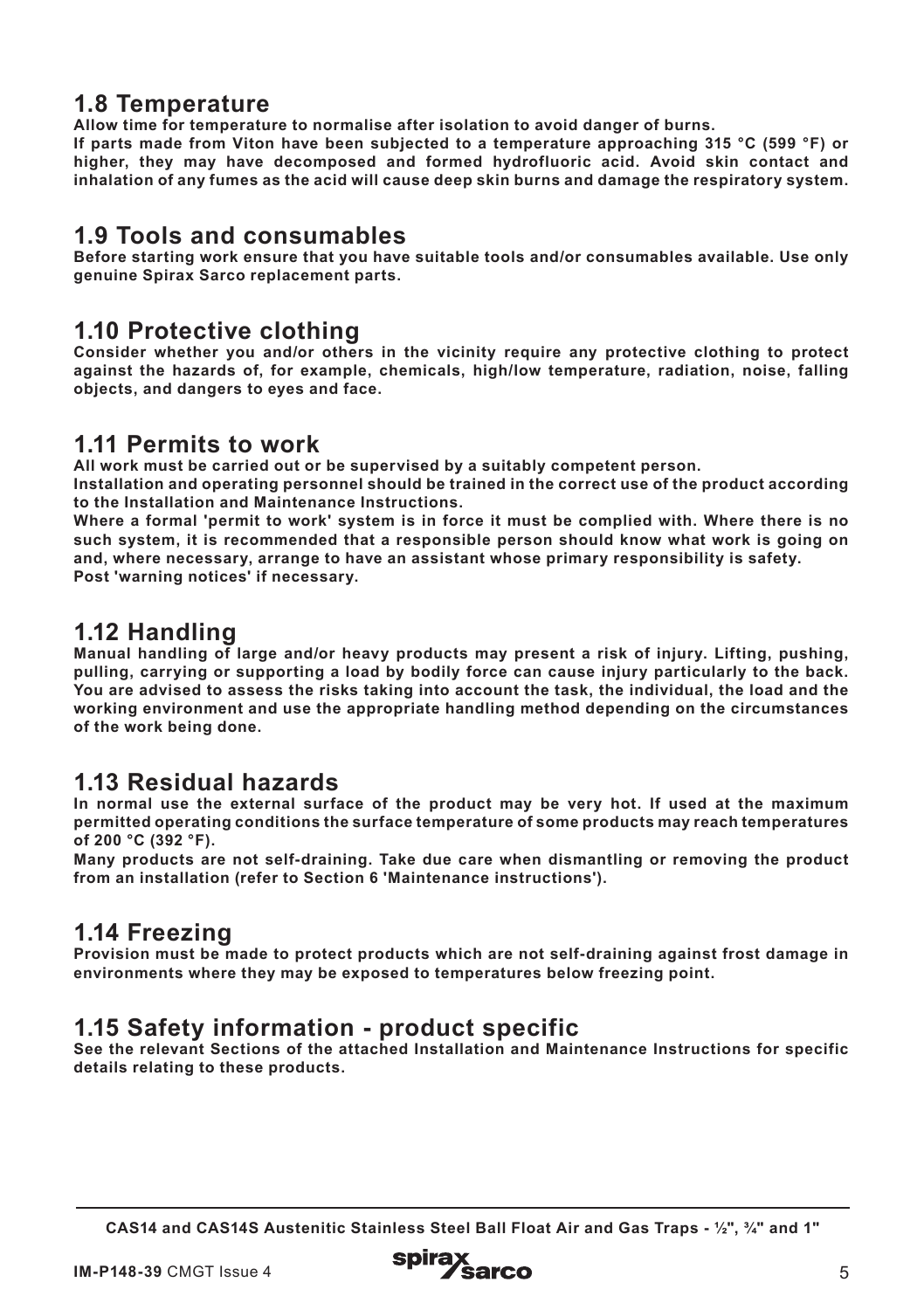## **1.16 Disposal**

**Unless otherwise stated in the Installation and Maintenance Instructions, this product is recyclable and no ecological hazard is anticipated with its disposal providing due care is taken, EXCEPT:**

#### **Viton:**

- **Waste parts can be landfilled, when in compliance with National and Local regulations.**
- **Waste parts can be incinerated, but a scrubber must be used to remove Hydrogen Fluoride, which is evolved from the product and with compliance to National and Local regulations.**
- **Waste parts are insoluble in aquatic media.**

## **1.17 Returning products**

**Customers and stockists are reminded that under EC Health, Safety and Environment Law, when returning products to Spirax Sarco they must provide information on any hazards and the precautions to be taken due to contamination residues or mechanical damage which may present a health, safety or environmental risk. This information must be provided in writing including Health and Safety data sheets relating to any substances identified as hazardous or potentially hazardous.**

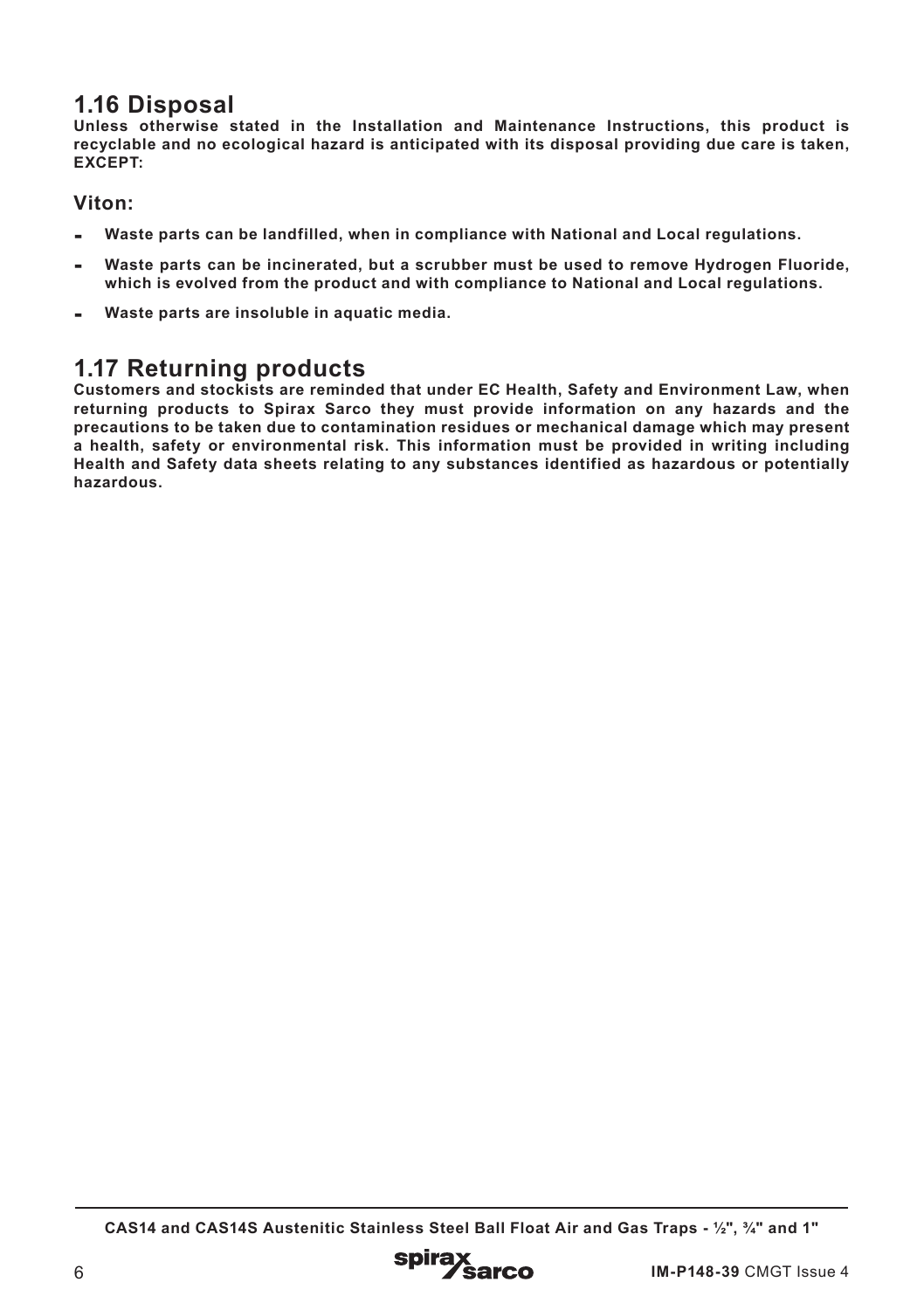## **2. General product information**

## **2.1 General description**

The CAS14 and CAS14S are austenitic stainless steel ball float gas/air drain traps.

They provide efficient condensate drainage from compressed air and other gas systems, allowing the process to operate to its optimum potential.

The connections are in the vertical plane for flow downwards. Body and cover castings are produced by a TÜV approved supplier in accordance with AD-Merkblatt WO/TRD100.





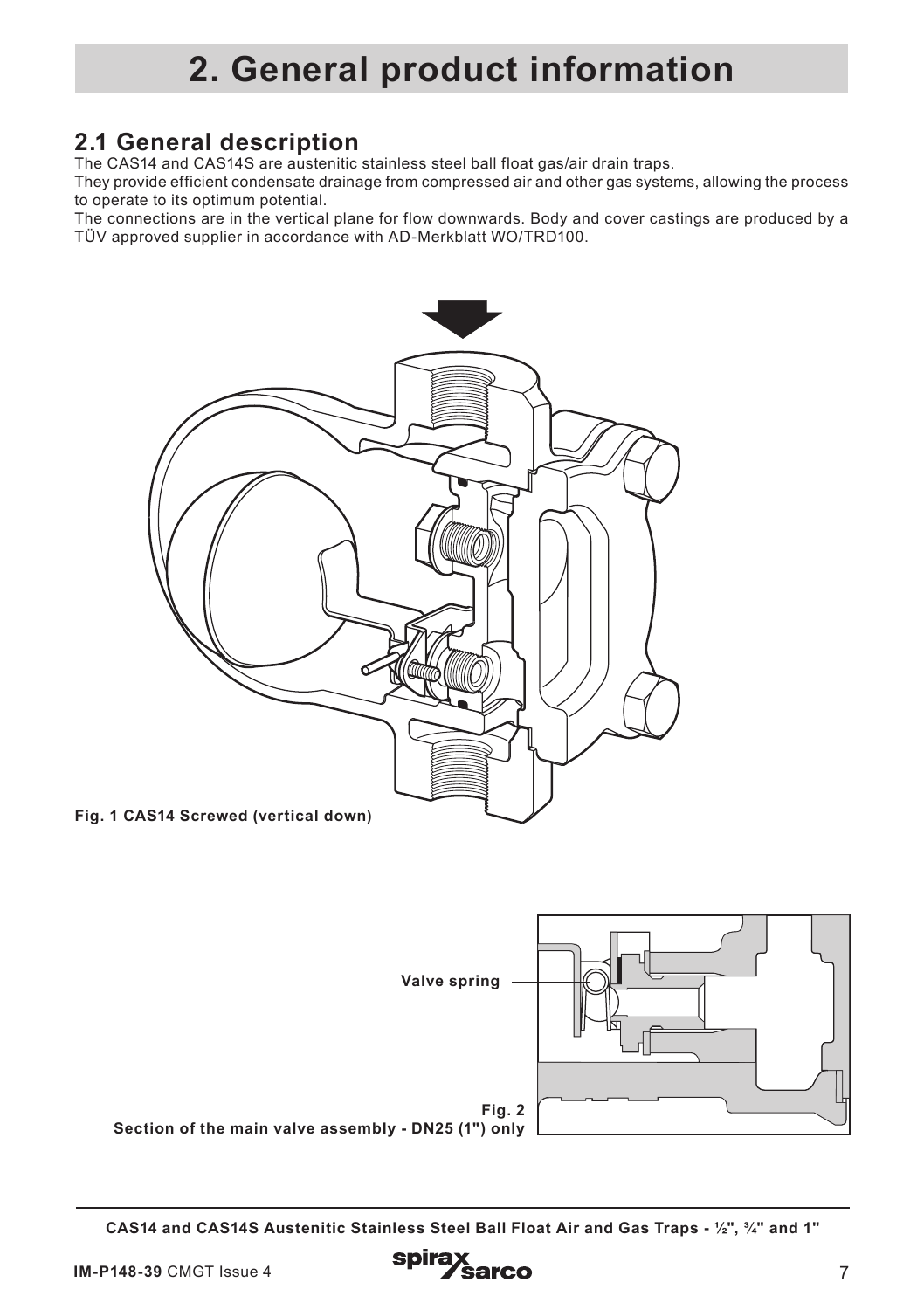#### **Available types**

| CAS <sub>14</sub><br>fitted with a viton valve cone $\frac{1}{2}$ " and $\frac{3}{4}$ " |                                                                               |
|-----------------------------------------------------------------------------------------|-------------------------------------------------------------------------------|
| CAS <sub>14</sub> S                                                                     | fitted with a stainless steel valve cone $\frac{1}{2}$ , $\frac{3}{4}$ and 1" |

#### **Operating media**

The CAS14 and CAS14S are designed for use on air or gases within PED group 2.

Note: The CAS14 and CAS14S are not designed for use on PED group 1 liquids or gases.

#### **Optional extra**

An integral screen.

#### **Standards**

These products fully comply with the requirements of the EU Pressure Equipment Directive/UK Pressure

Equipment (safety) Regulations and carry the  $\left\{ \right. \right.$  mark when so required.

#### **Certification**

These products are available with certification to EN 10204 3.1.B. **Note:** All certification/inspection requirements must be stated at the time of order placement.

**Note:** For additional information see Technical Information Sheet TI-P106-01-EN-ISS1.

## **2.2 Sizes and pipe connections**

| $\frac{1}{2}$ , $\frac{3}{4}$ and 1"    | Screwed BSP (BS 21 and DIN 2999) or NPT (ANSI B 1.20.1).           |
|-----------------------------------------|--------------------------------------------------------------------|
| $\frac{1}{2}$ ", $\frac{3}{4}$ " and 1" | Socket weld ends to ANSI B 16.11, BS 3799 Class 3000 and DIN 3239. |

## **2.3 Materials**

| Part           | Material                                      |                                    |  |
|----------------|-----------------------------------------------|------------------------------------|--|
| Body and cover | Austenitic stainless steel (316)              | EN 10213-4 (1.4408) ASTM A351 CF8M |  |
| Cover bolts    | Stainless steel                               | BS EN 3506 A2-70                   |  |
| Cover gasket   | Reinforced exfoliated graphite                |                                    |  |
| 'O' ring       | FDA approved viton to FDA regulation 177.2600 |                                    |  |
| Internals      | Stainless steel                               |                                    |  |

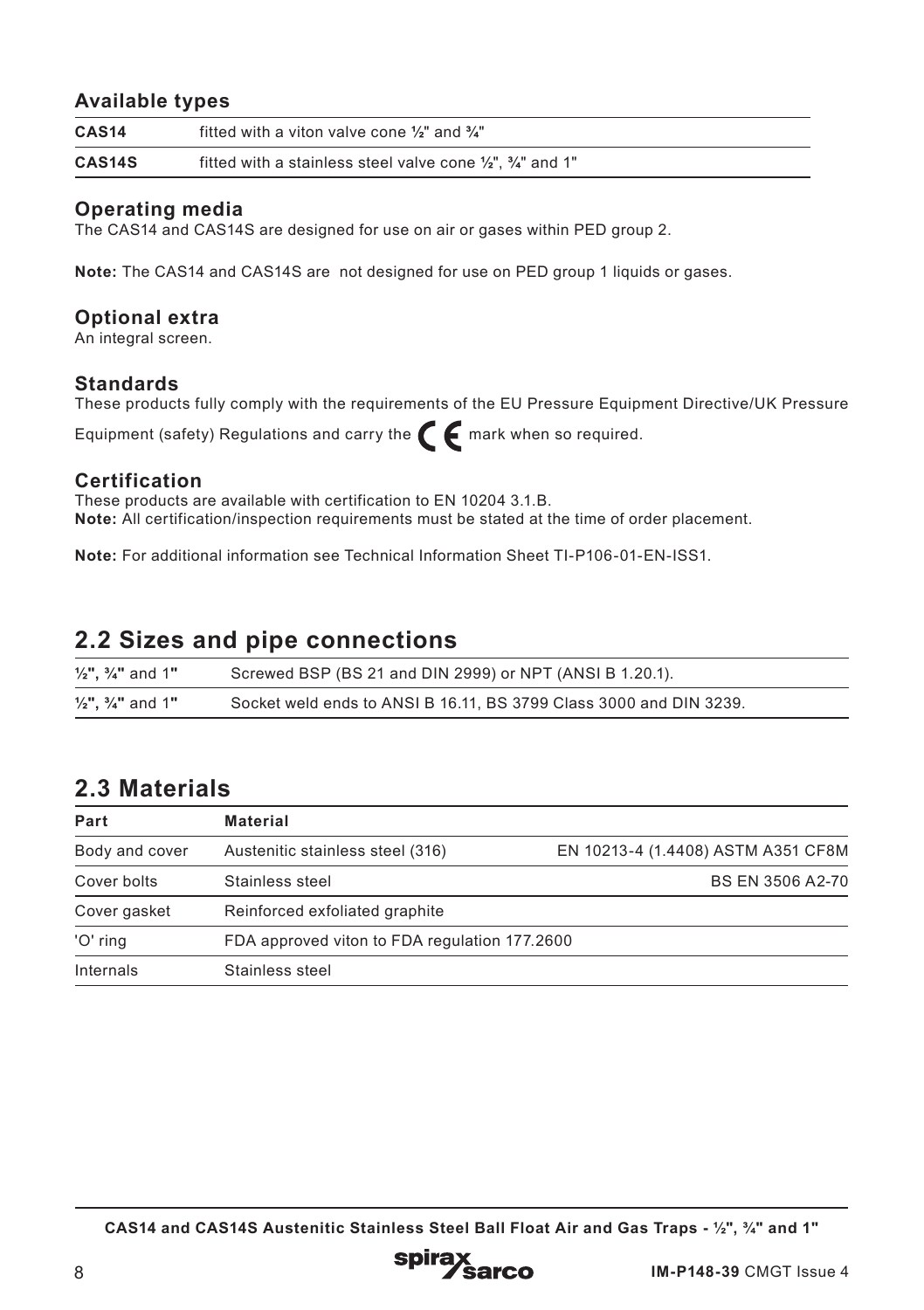## **2.4 Pressure/temperature limits (ISO 6552)**



The product **must not** be used in this region.

The Viton soft seat versions should not be used in this region as damage to the internals may occur.

#### **A** - **C** CAS14S

#### **B** - **C** CAS14

\*PMO Maximum operating pressure 14 bar g (203 psi g).

|                                                         | Body design conditions        |                     |             | <b>PN25</b>            |
|---------------------------------------------------------|-------------------------------|---------------------|-------------|------------------------|
| <b>PMA</b>                                              | Maximum allowable pressure    |                     | 25 bar q    | $(363 \text{ psi } q)$ |
| <b>TMA</b>                                              | Maximum allowable temperature |                     | 300 °C      | (572 °F)               |
| <b>PMO</b>                                              | Maximum operating pressure    |                     | 14 bar q    | (203 psi g)            |
| <b>TMO</b>                                              |                               | CAS <sub>14</sub>   | 200 °C      | (392 °F)               |
|                                                         | Maximum operating temperature | CAS <sub>14</sub> S | 225 °C      | (437 °F)               |
| Minimum operating temperature                           |                               |                     | $-20 °C$    | $(-4 °F)$              |
| Designed for a maximum cold hydraulic test pressure of: |                               | 37.5 bar q          | (544 psi q) |                        |

#### **PMX - Maximum differential pressure**

The maximum differential pressure depends on the specific gravity of the liquid being drained.

|                     | Specific gravity                        |            |            |            |           |  |
|---------------------|-----------------------------------------|------------|------------|------------|-----------|--|
| Trap                | 1.0                                     | 0.9        | 0.8        | 0.7        | 0.6       |  |
|                     | Maximum differential pressure bar (psi) |            |            |            |           |  |
| CAS <sub>14</sub>   | 14.0 (203)                              | 14.0 (203) | 14.0 (203) | 9.0(130.5) | 5.0(72.5) |  |
| CAS <sub>14</sub> S | 14.0 (203)                              | 14.0 (203) | 14.0 (203) | 9.0(130.5) | 5.0(72.5) |  |

**CAS14 and CAS14S Austenitic Stainless Steel Ball Float Air and Gas Traps - ½", ¾" and 1"**

**IM-P148-39 CMGT Issue 4 5pirax 5pirax 6pirax 6pirax 6pirax 6pirax 6pirax 6pirax 6pirax 6pirax 6pirax 6pirax 6pirax 6pirax 6pirax 6pirax 6pirax 6pirax 6pirax 6pirax 6pirax 6pirax 6pirax 6pirax 6pirax 6pirax 6pirax 6pirax 6**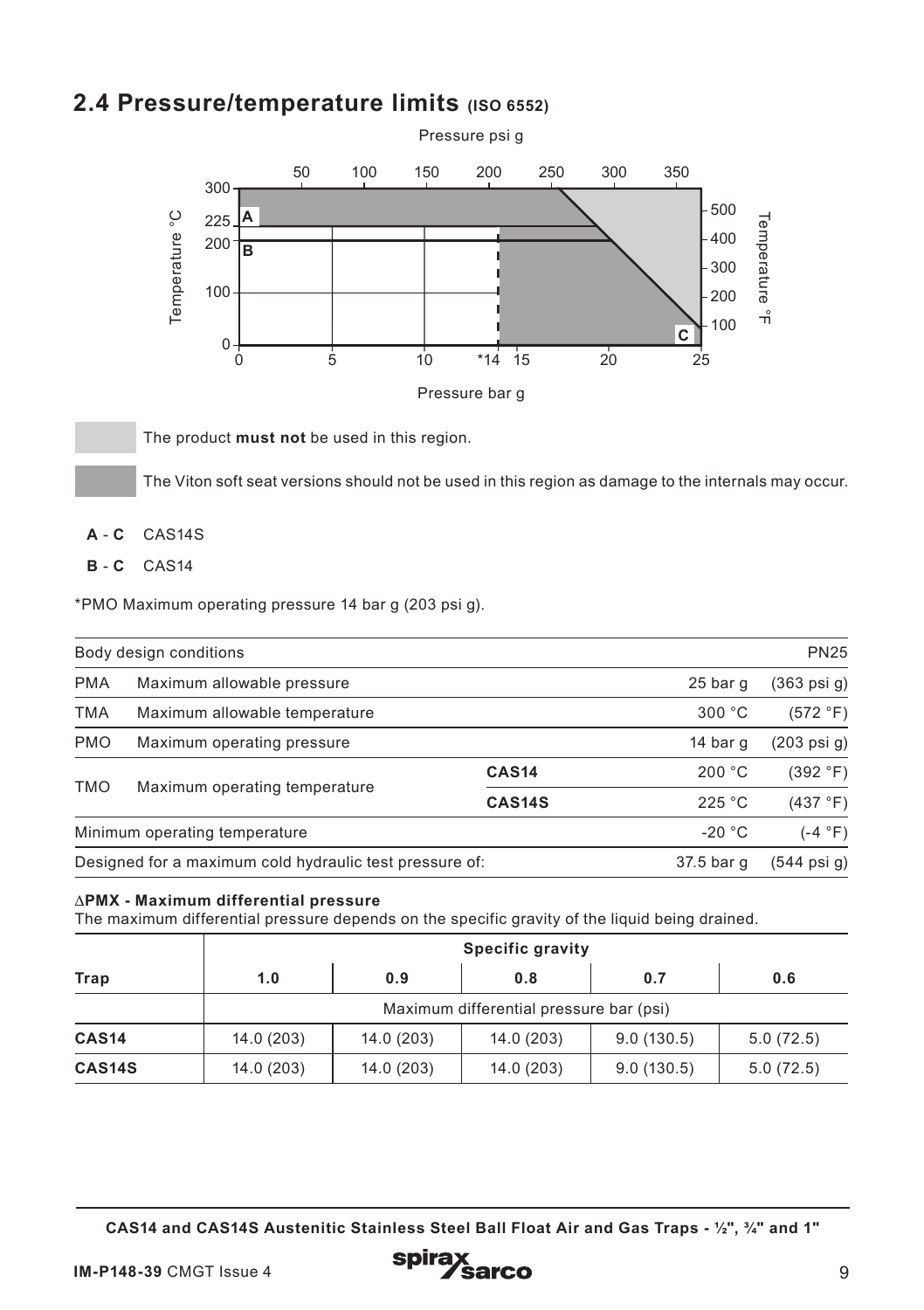## **3. Installation**

#### **Note: Before actioning any installation observe the 'Safety information' in Section 1.**

Refering to the Installation and Maintenance Instructions, name-plate and Technical Information Sheet, check that the product is suitable for the intended installation.

- **3.1** Check materials, pressure and temperature and their maximum values. If the maximum operating limit of the product is lower than that of the system in which it is being fitted, ensure that a safety device is included in the system to prevent overpressurisation.
- **3.2** Determine the correct installation situation and the direction of media flow.
- **3.3** Remove plastic protective covers from connections.
- **3.4** If the trap is to discharge to atmosphere ensure that it's to a safe place, the discharging fluid may be at a temperature of 100 °C (212 °F).
- **3.5** The trap must be fitted with the float arm in a horizontal plane so that it rises and falls vertically, therefore the writing on the body (**1**) must be the correct way up with the edge marked 'TOP' uppermost. This applies to all installation flow directions.
- **3.6** Traps should be fitted below the outlet of the air/gas system with a small drop leg immediately preceding the trap - Typically 150 mm (6") see Figure 3 below.
- **3.7** If the trap is to be welded into the line this should be done using the electric arc method. If this method is used the internals need not be removed. If any other welding method is employed it may cause distortion of the trap body or damage to the internals
- **3.8** Ensure adequate space is left to remove the body from the cover for maintenance. Minimum withdrawal distance distance for the CAS14 **½**" and **¾**" is 135 mm (5.6") for the 1" it is 145 mm (5.8").

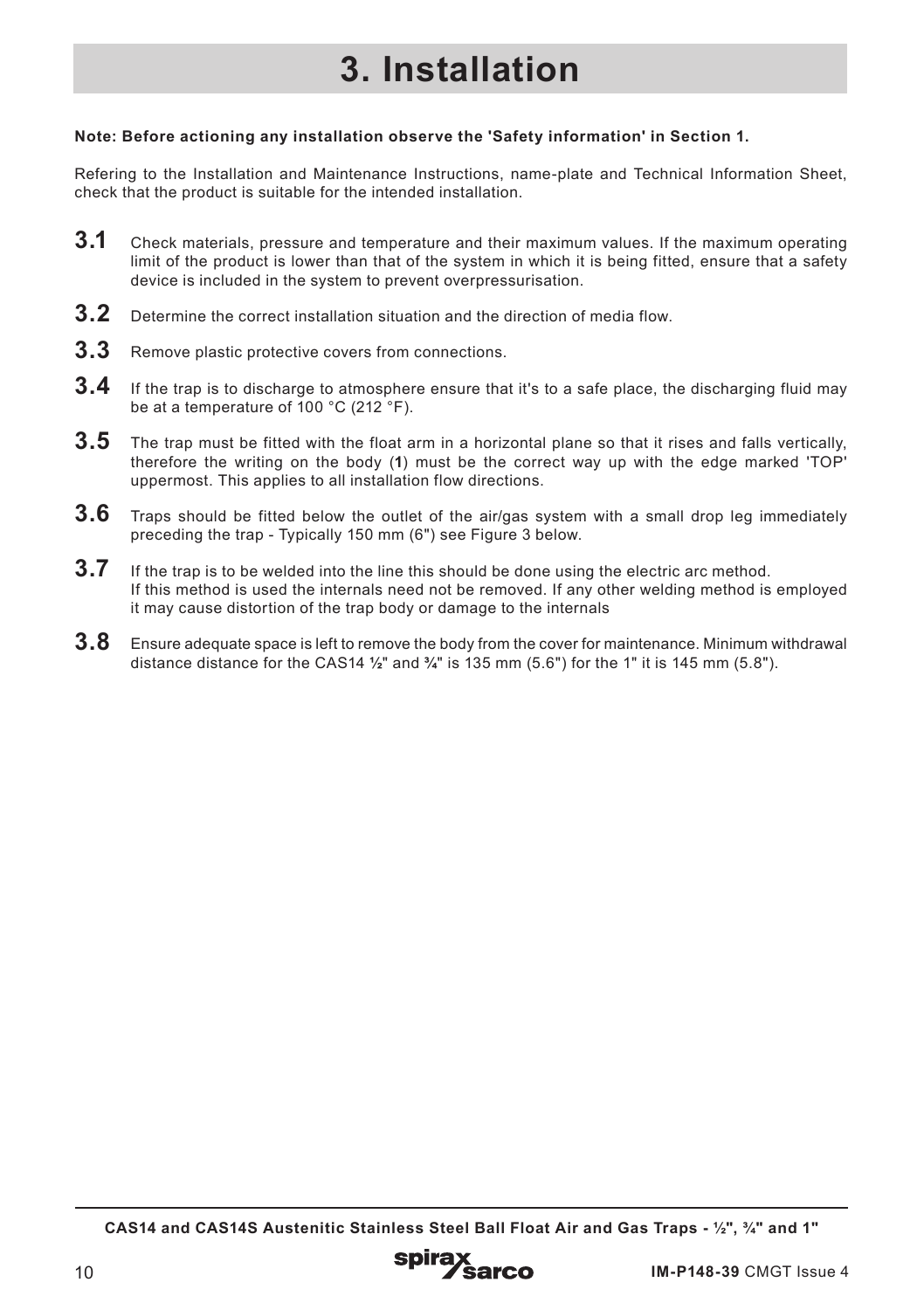

**Fig. 3 Typical application** 

## **4. Commissioning**

After installation or maintenance ensure that the system is fully functioning. Carry out tests on any alarms or protective devices.

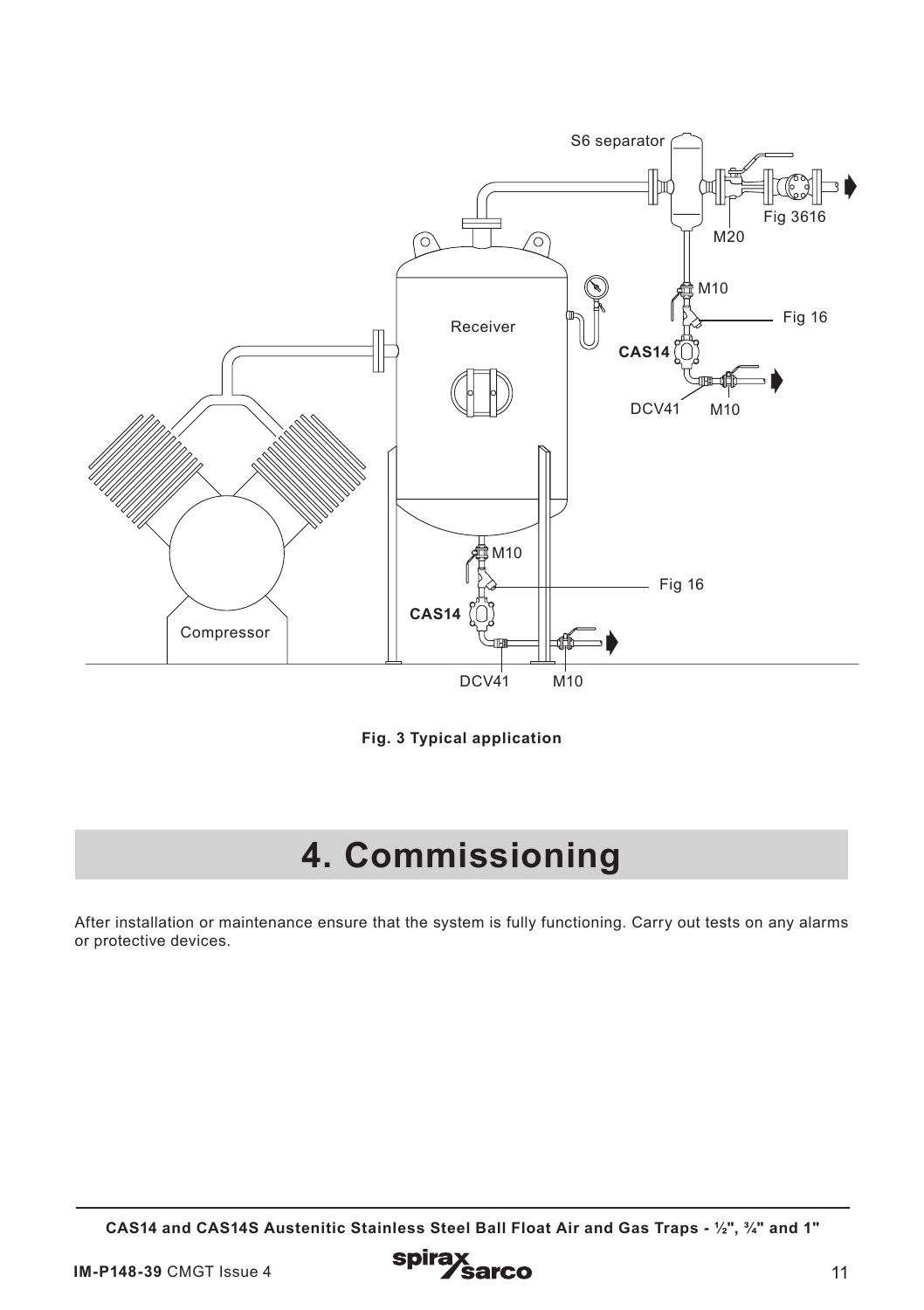## **5. Operation**

The compressed air ball float drain trap is a continuous discharge trap, removing condensate the instant it forms. As soon as condensate enters the main chamber of the trap, the float rises and the lever mechanism attached to it opens the main valve - keeping the system drained of condensate at all times. When all condensate has been removed, the float drops and closes the main valve. Float type traps are renowned for their high start-up load handling capability, clean tight shut-off and resistance to waterhammer and vibration.

## **6. Maintenance**

**Note: Before actioning any maintenance programme observe the 'Safety information' in Section 1.**

## **Warning**

**The cover gasket contains a thin stainless steel support ring which may cause physical injury if not handled and disposed of carefully.**

## **6.1 General information**

Before undertaking any maintenance on the trap it must be isolated from both the supply line and return line and any pressure allowed to safely normalise to atmosphere. The trap should then be allowed to cool. When reassembling, ensure that all joint faces are clean.



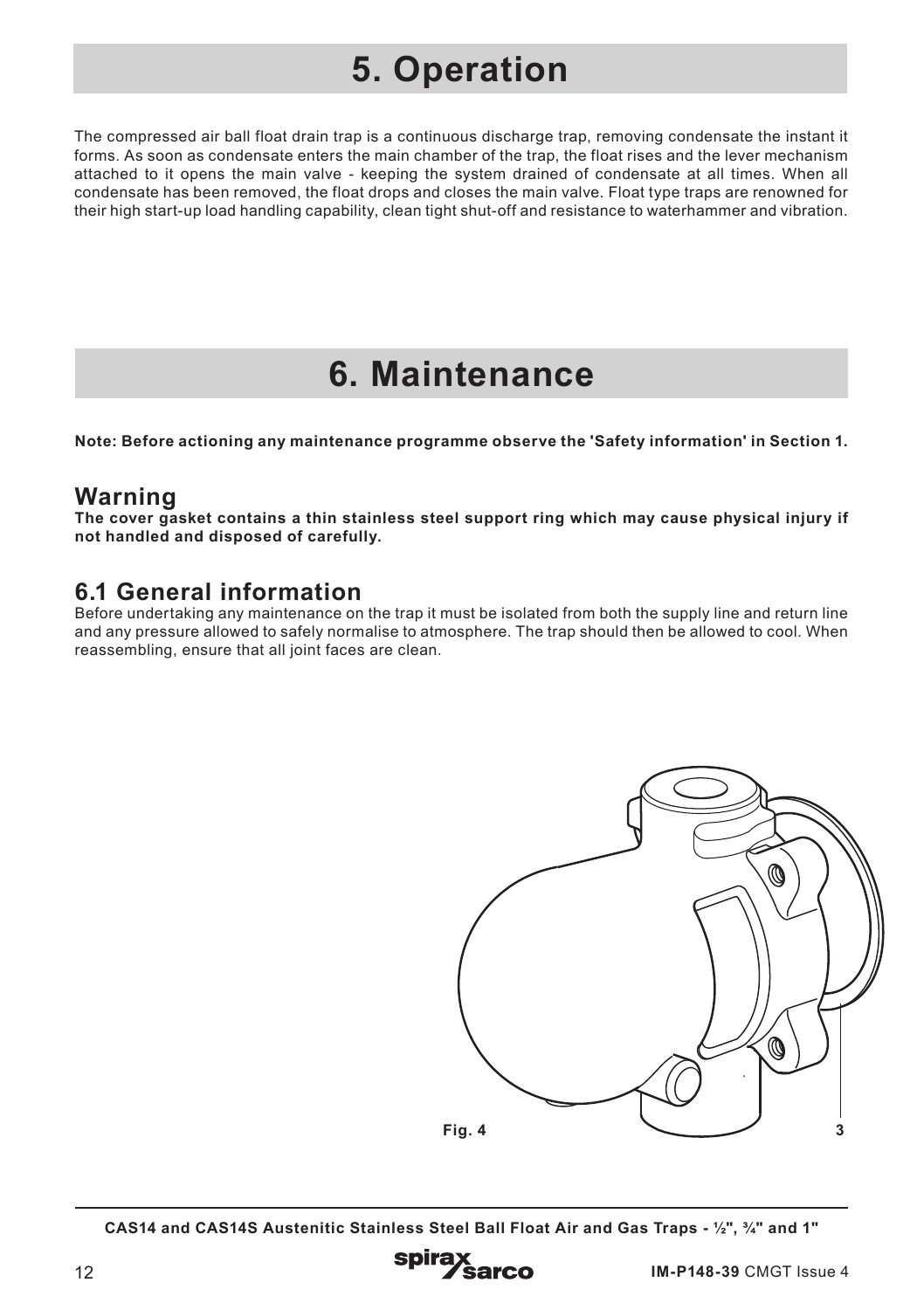## **6.2 How to fit the main valve assembly**

- **-** Undo the cover bolts (**2**). Place two screwdrivers between the body and cover on either side and lever off the body, keeping bolt holes aligned.
- **-** Remove the pivot pin (**14**) and float assembly (**8**).
- **-** Remove the two main valve assembly screws (**7**) and pivot frame (**12**).
- **-** Remove the main valve seat (**5**) and replace with a new seat supplied with new gasket and tighten to the recommended torque (see Table 1, page 13). **Note:** A valve spring (**16**) is fitted to the DN25 (1") traps only.
- **-** Refit the pivot frame (**12**) by tightening the assembly set screws (**7**) to the recommended torque (see Table 1, page 13). Replace float assembly (**8**) and pivot pin (**14**).
- **-** Fit a new 'O' ring (**15**) onto the body ensuring that the 'O' ring contact surfaces are all clean and in good condition. Care must be taken to ensure that the 'O' ring is not damaged during assembly. A suitable lubricant may be used to ease assembly.



**CAS14 and CAS14S Austenitic Stainless Steel Ball Float Air and Gas Traps - ½", ¾" and 1"**

spira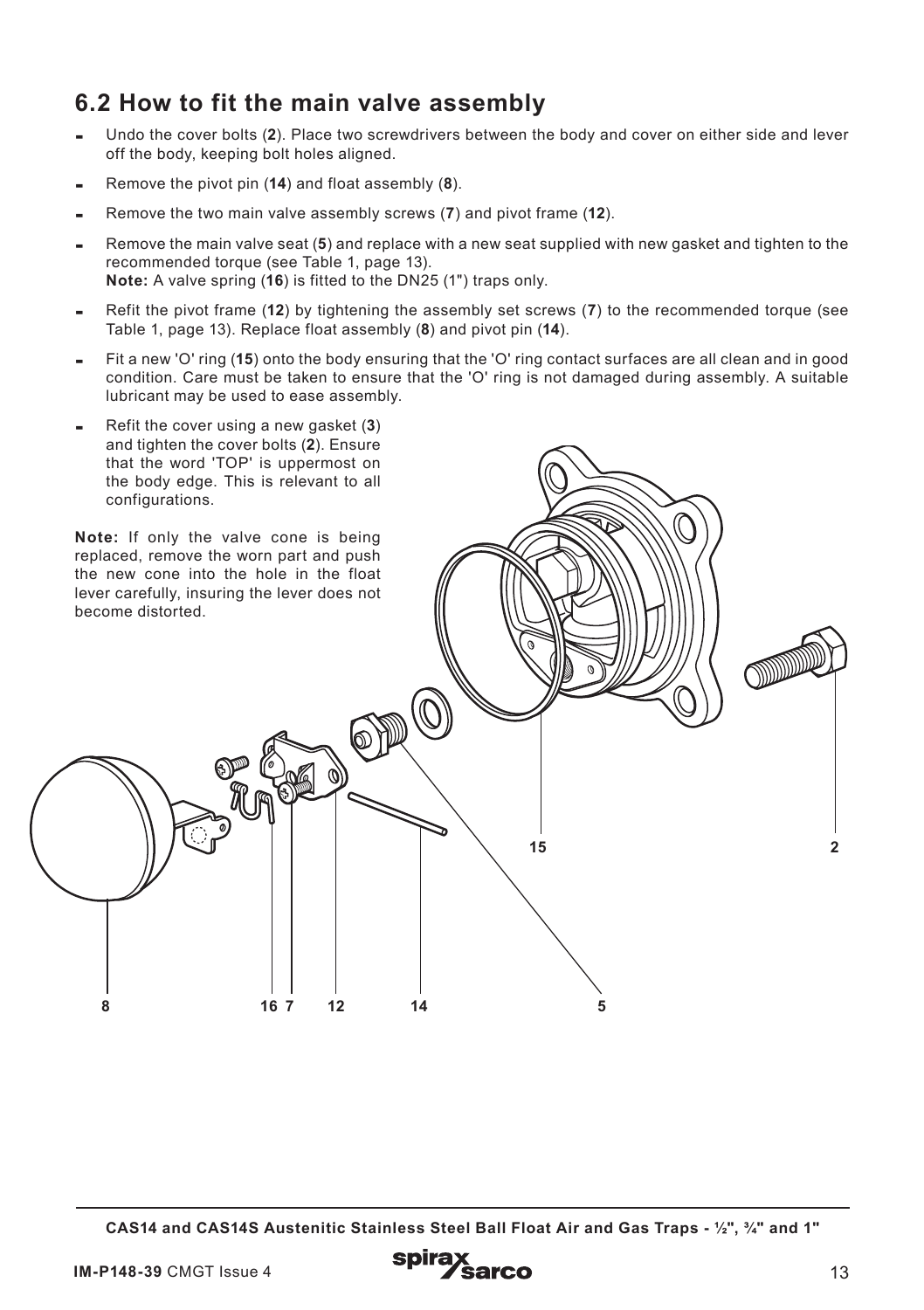## **7. Spare parts**

The spare parts available are shown in heavy outline. Parts drawn in a grey line are not supplied as spares.

#### **Available spares**

| Maintenance kit | CAS <sub>14</sub>   | 3, 5, 6, 7 (2 off), 8, 9, 12, 14, 15                |
|-----------------|---------------------|-----------------------------------------------------|
|                 | CAS <sub>14</sub> S | 3, 5, 6, 7 (2 off), 8, 9, 12, 14 + 16 (1" only), 15 |
| Seal set        |                     | 3.9.15                                              |

#### **How to order spares**

Always order spares by using the description given in the column headed 'Available spares' and state the size and type of trap.

**Example:** 1 - Maintenance kit for a Spirax Sarco **½**" CAS14 austenitic stainless steel ball float air and gas trap.



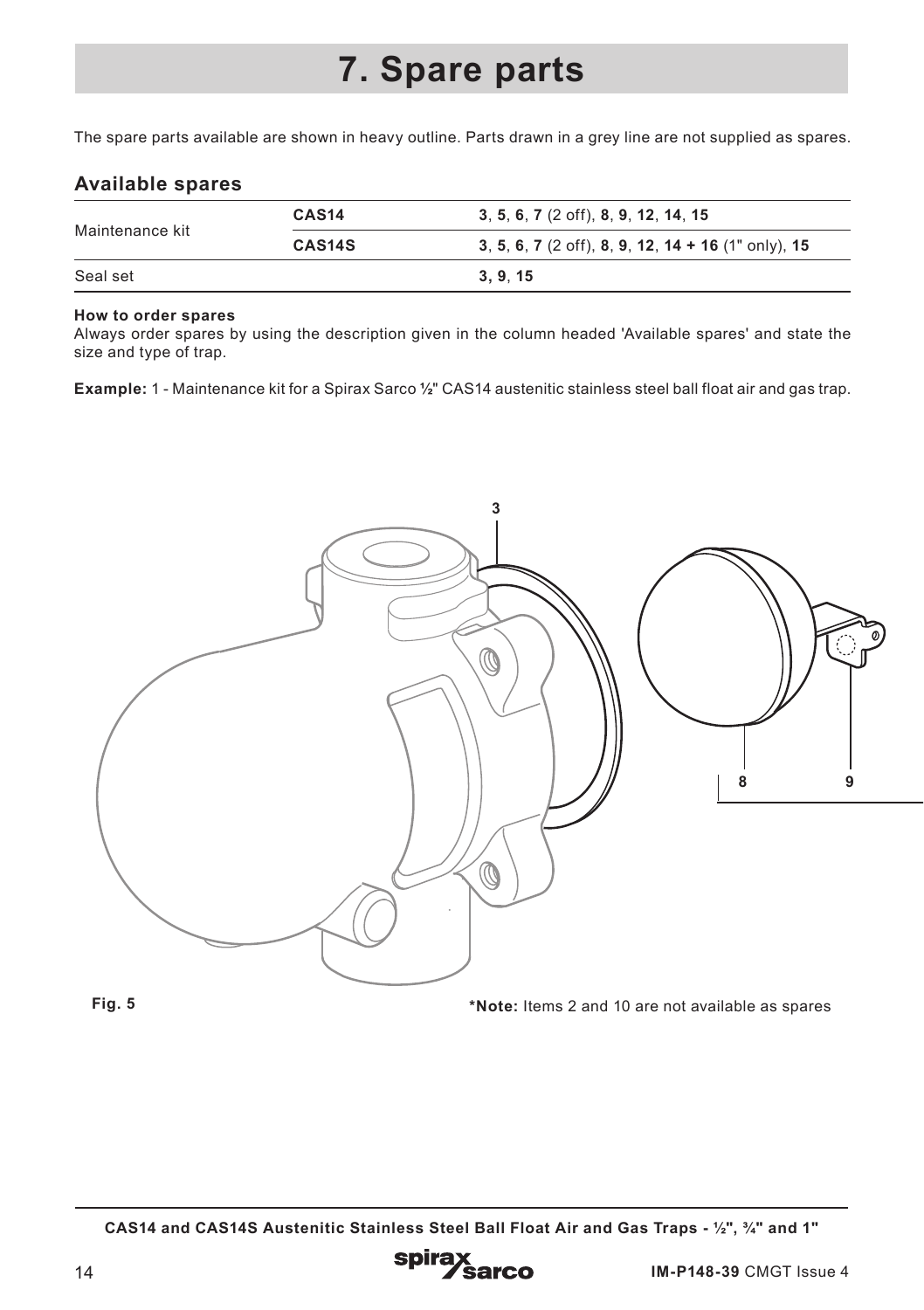

**Main valve assembly Note:** Item **16** is required for the 1" size only

|  | Table 1 Recommended tightening torques |  |  |
|--|----------------------------------------|--|--|
|--|----------------------------------------|--|--|

| Item           | Part                       | or<br>mm  | ↞                    | N <sub>m</sub> | (lbf ft)      |
|----------------|----------------------------|-----------|----------------------|----------------|---------------|
| $\overline{2}$ | Cover bolt                 |           | M <sub>10</sub> x 30 | $20 - 25$      | $(15 - 18)$   |
| 5              | Main valve seat            | 17 A/F    |                      | $50 - 55$      | $(37 - 40)$   |
| $\overline{7}$ | Main valve assembly screws | Pozidrive | $M4 \times 6$        | $2.5 - 3.0$    | $(1.8 - 2.2)$ |
| 10             | <b>Blanking plug</b>       | $11$ A/F  |                      | $50 - 55$      | $(37 - 40)$   |